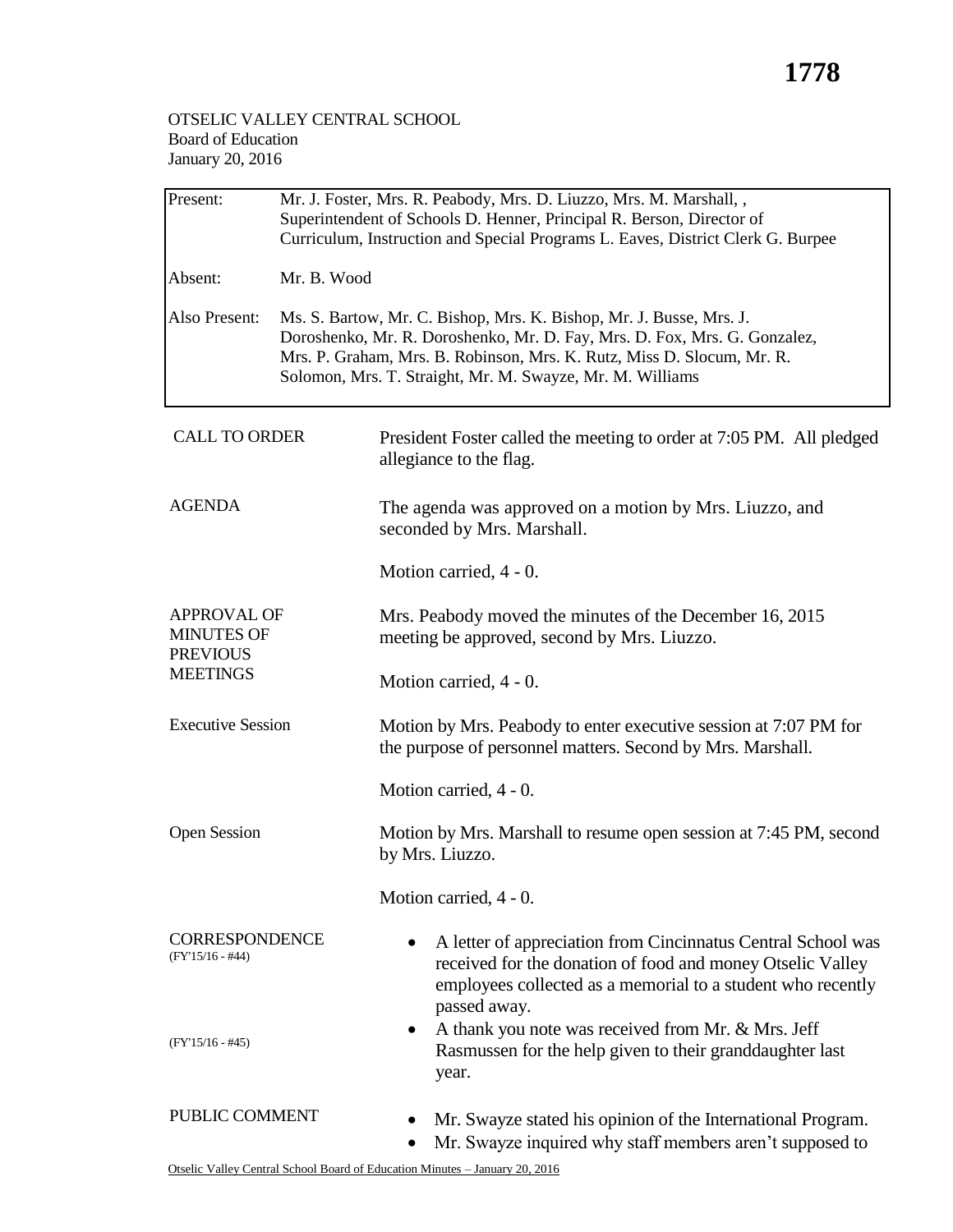|                                                                                             | talk to Board members. He feels there is a communication<br>problem with administration and teachers.<br>Mr. Gale expressed his concerns regarding the dumpster in<br>$\bullet$<br>Georgetown, there are holes where the steel posts were int eh<br>playground, and that employee raise should be in line to<br>what the National GPA is.                                                                                                                                                                                                                                                                                                                                                                                                                                                                                             |
|---------------------------------------------------------------------------------------------|---------------------------------------------------------------------------------------------------------------------------------------------------------------------------------------------------------------------------------------------------------------------------------------------------------------------------------------------------------------------------------------------------------------------------------------------------------------------------------------------------------------------------------------------------------------------------------------------------------------------------------------------------------------------------------------------------------------------------------------------------------------------------------------------------------------------------------------|
| <b>REPORTS</b>                                                                              |                                                                                                                                                                                                                                                                                                                                                                                                                                                                                                                                                                                                                                                                                                                                                                                                                                       |
| Superintendent's<br>$(FY'15/16 - #46)$                                                      | In addition to the report previously submitted to the Board, Mr.<br>Henner reported on the following:<br>Justin Busse and Dan Fay presented the building conditions<br>$\bullet$<br>survey. They explained the process and what the building<br>could be used for. An energy analysis was also shown.<br>Update on the International Program.<br>٠<br>Ms. Shelly Bartow and Mr. Robert Solomon were<br>introduced. They are the director and advocate of the<br>Liberty Partnership Program. Ms. Bartow explained that the<br>program is a dropout prevention program that bridges high<br>school to college. Mr. Solomon explained what he does in<br>the district. He works with approximately 100 students in<br>grades 5-12. He thanked the District for hosting the LPP.<br>Explanation of the BOCES unit Cost Methodology.<br>٠ |
| $(FY'15/16 - #47)$                                                                          | Response to the audit by the office of the State Comptroller.<br>٠<br>Update on the SRO program. The Sheriff's office has been<br>٠<br>contacted many times with no response. Mrs. Gonzalez will<br>make a contact.<br>Update on the transportation study. Different options were<br>٠<br>reviewed and many were too costly and student would be on<br>the buses too long.                                                                                                                                                                                                                                                                                                                                                                                                                                                            |
| $(FY'15/16 - #48)$                                                                          | The transportation report was previously distributed.<br>٠                                                                                                                                                                                                                                                                                                                                                                                                                                                                                                                                                                                                                                                                                                                                                                            |
| Principal's                                                                                 | In addition to the report previously submitted to the Board, Mr.<br>Berson reported on the following:<br>Explanation of the volunteer program.                                                                                                                                                                                                                                                                                                                                                                                                                                                                                                                                                                                                                                                                                        |
| Director of Curriculum,<br><b>Instruction and Special</b><br>Programs<br>$(FY'15/16 - #49)$ | In addition to the report previously submitted to the Board, Mrs.<br>Eaves answered the following questions about her report:<br>Mr. Williams explained the ST Math program that will be<br>$\bullet$<br>implemented next school year.<br>Update on the Birth to Age 3 iPad initiative<br>$\bullet$                                                                                                                                                                                                                                                                                                                                                                                                                                                                                                                                   |
| Business Manager's                                                                          | In addition to the report previously submitted to the Board, Mrs.<br>Gonzalez reported on the following:<br>Nothing further.<br>$\bullet$                                                                                                                                                                                                                                                                                                                                                                                                                                                                                                                                                                                                                                                                                             |
| <b>Committee Reports</b>                                                                    | The Shared Decision Making Team met prior to the Board<br>meeting. The enrollment study and shared services were                                                                                                                                                                                                                                                                                                                                                                                                                                                                                                                                                                                                                                                                                                                      |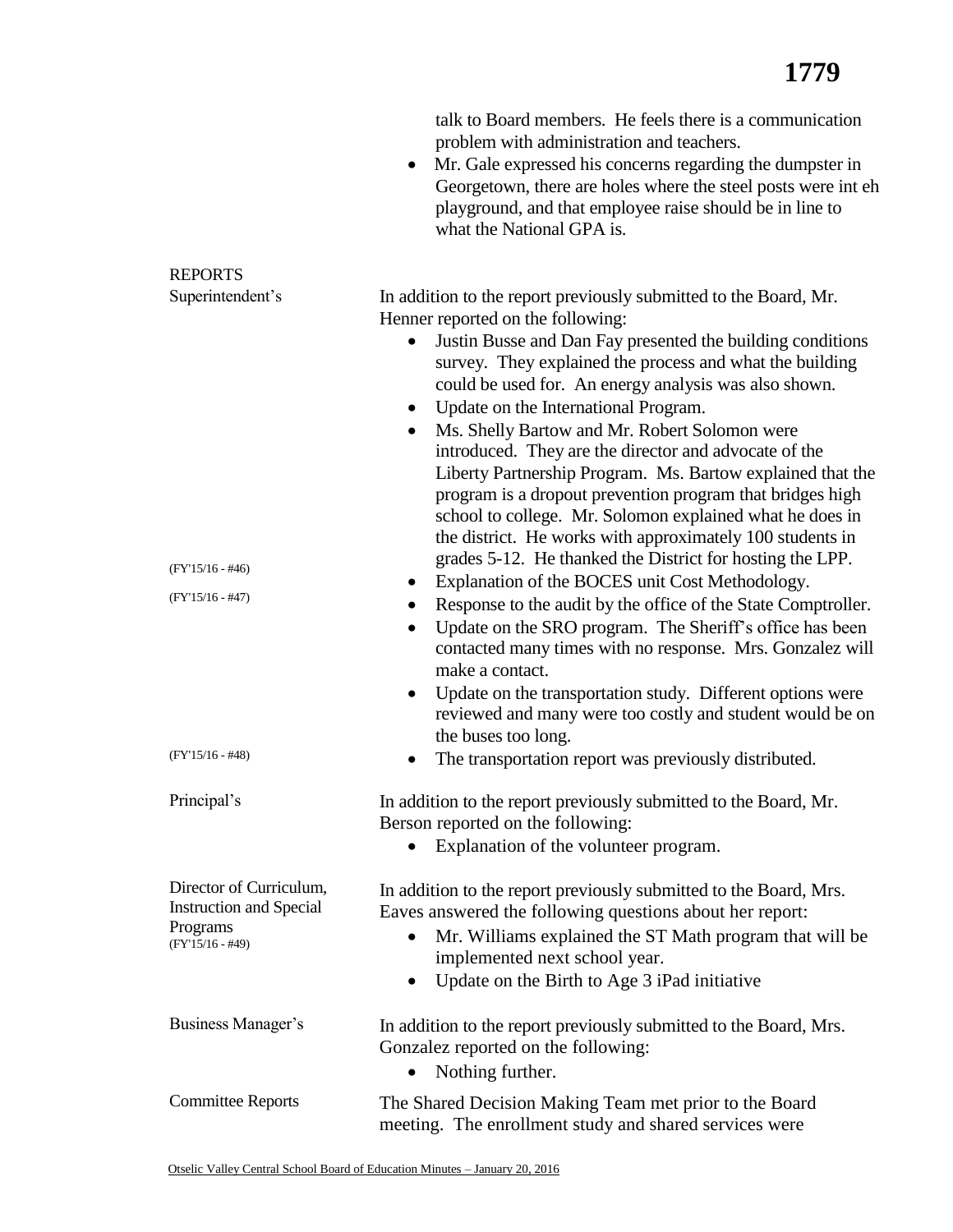|                                                                                           | discussed.                                                                                                                                                                                                                                                                                                                                                                                                                                                                                                                                                                                                       |  |  |
|-------------------------------------------------------------------------------------------|------------------------------------------------------------------------------------------------------------------------------------------------------------------------------------------------------------------------------------------------------------------------------------------------------------------------------------------------------------------------------------------------------------------------------------------------------------------------------------------------------------------------------------------------------------------------------------------------------------------|--|--|
| Board Member's                                                                            | School Board Academy was discussed.<br>٠<br>Board Achievement Awards from NYSSBA were<br>presented to Mr. Foster, Mrs. Liuzzo and Mrs. Marshall.<br>Mr. Foster expressed his opinion on keeping the<br>٠<br>Georgetown building open. It was the consensus to table<br>the decision until next month.<br>Mrs. Marshall thanked Mr. Berson and Mrs. Eaves for<br>$\bullet$<br>getting volunteers in the school.<br>Mrs. Peabody would like thank you cards sent to the<br>٠<br>presenters.<br>Mrs. Marshall thanked Mr. Preston and Mrs. Stover for<br>$\bullet$<br>spearheading the contribution to Cincinnatus. |  |  |
| <b>Financial Reports</b><br>$(FY'15/16 - #50)$                                            | Motion by Mrs. Marshall, to accept the December financial reports<br>as presented. Second by Mrs. Liuzzo.                                                                                                                                                                                                                                                                                                                                                                                                                                                                                                        |  |  |
|                                                                                           | Motion carried, 4 - 0.                                                                                                                                                                                                                                                                                                                                                                                                                                                                                                                                                                                           |  |  |
| <b>UNFINISHED</b><br><b>BUSINESS</b>                                                      | None at this time.                                                                                                                                                                                                                                                                                                                                                                                                                                                                                                                                                                                               |  |  |
| Policy Manual -<br>Third Reading and<br><b>Adoption-Students</b><br>with Life Threatening | This meeting constitutes the third reading and adoption of the<br>students with life threatening health conditions policy, #7521, of<br>the Otselic Valley Central School Policy Manual.                                                                                                                                                                                                                                                                                                                                                                                                                         |  |  |
| Health Conditions,<br>#7521<br>$(FY'15/16 - #51)$                                         | Motion by Mrs. Peabody, to adopt the students with life<br>threatening health conditions policy, #7521, of the Otselic Valley<br>Central School Policy Manual. Second by Mrs. Marshall.<br>Motion carried, 4 - 0.                                                                                                                                                                                                                                                                                                                                                                                                |  |  |
| Policy Manual -<br>Third Reading and<br>Adoption -<br>Administration of                   | This meeting constitutes the third reading and adoption of the<br>administration of medication policy, #7513, of the Otselic Valley<br>Central School Policy Manual.                                                                                                                                                                                                                                                                                                                                                                                                                                             |  |  |
| Medications, #7513<br>$(FY'15/16 - #52)$                                                  | Motion by Mrs. Liuzzo, to adopt the administration of medication<br>policy, #7513, of the Otselic Valley Central School Policy<br>Manual. Second by Mrs. Marshall.                                                                                                                                                                                                                                                                                                                                                                                                                                               |  |  |
|                                                                                           | Motion carried, 4 - 0.                                                                                                                                                                                                                                                                                                                                                                                                                                                                                                                                                                                           |  |  |
| Policy Manual -<br>Third Reading and<br>Adoption -<br>Concussion                          | This meeting constitutes the third reading and adoption of the<br>concussion management policy, #7522, of the Otselic Valley<br>Central School Policy Manual.                                                                                                                                                                                                                                                                                                                                                                                                                                                    |  |  |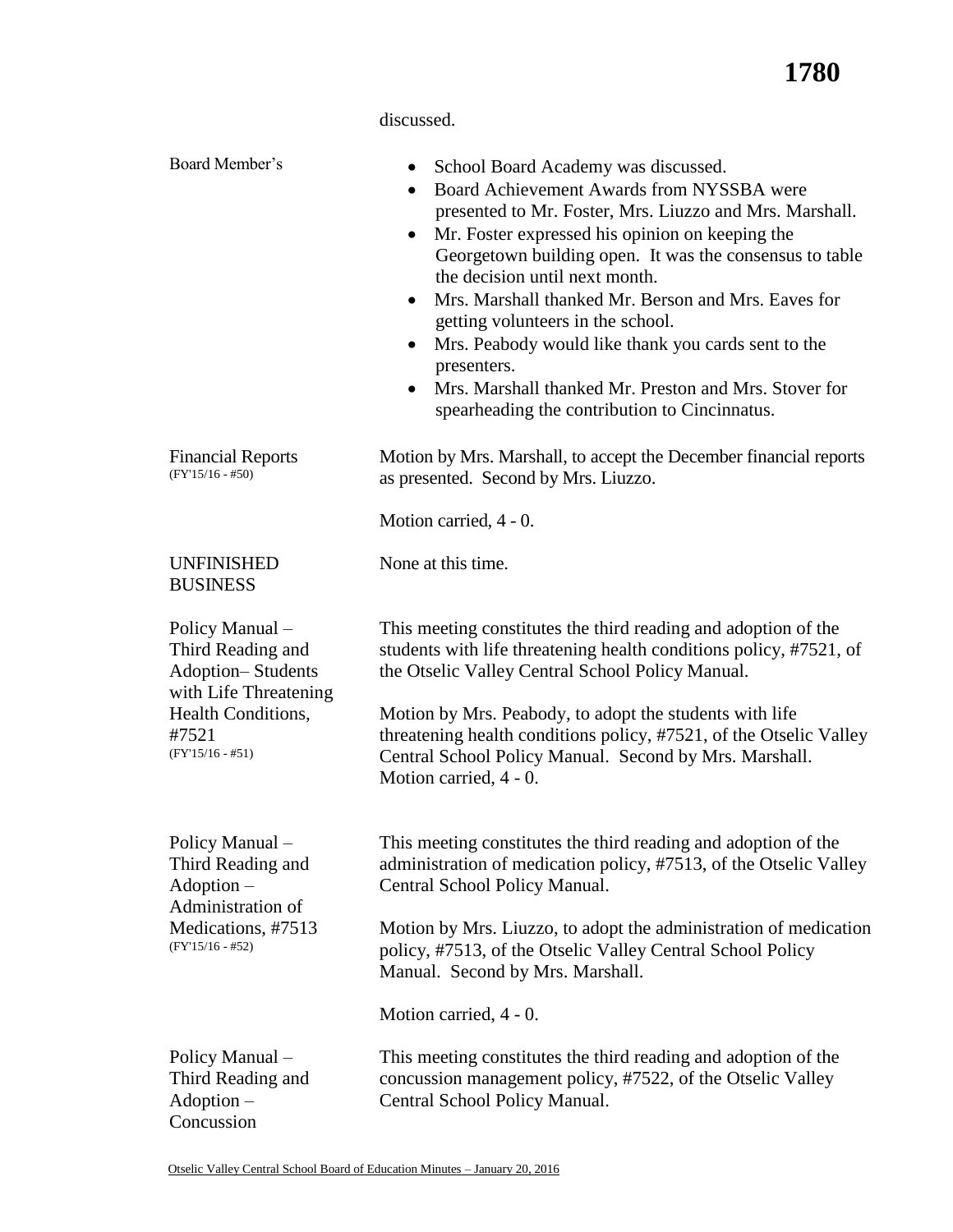| Management, #7522<br>$(FY'15/16 - #53)$                                                                                     | Motion by Mrs. Peabody, to adopt the concussion management<br>policy, #7522, of the Otselic Valley Central School Policy<br>Manual. Second by Mrs. Liuzzo.                                                                                                                                                                              |                                                                                                                                  |  |  |
|-----------------------------------------------------------------------------------------------------------------------------|-----------------------------------------------------------------------------------------------------------------------------------------------------------------------------------------------------------------------------------------------------------------------------------------------------------------------------------------|----------------------------------------------------------------------------------------------------------------------------------|--|--|
|                                                                                                                             | Motion carried, 4 - 0.                                                                                                                                                                                                                                                                                                                  |                                                                                                                                  |  |  |
| <b>NEW BUSINESS</b><br>Personnel<br>Recommendations                                                                         | Motion by Mrs. Liuzzo, upon the recommendation of the<br>Superintendent of Schools to appoint the following:                                                                                                                                                                                                                            |                                                                                                                                  |  |  |
|                                                                                                                             | Nicholas Constantino                                                                                                                                                                                                                                                                                                                    | Conditional appointment pending<br>clearance from the state education<br>department as a substitute teacher                      |  |  |
|                                                                                                                             | Isaiah Dunagan                                                                                                                                                                                                                                                                                                                          | Conditional appointment pending<br>clearance from the State Education<br>Department as a volunteer with the                      |  |  |
|                                                                                                                             | <b>Edward Gonzalez</b>                                                                                                                                                                                                                                                                                                                  | wrestling program<br>Conditional appointment pending<br>clearance from the state education<br>department as a substitute teacher |  |  |
|                                                                                                                             | <b>Bailey Rutan</b>                                                                                                                                                                                                                                                                                                                     | Conditional appointment pending<br>clearance from the state education<br>department as a substitute teacher                      |  |  |
|                                                                                                                             | <b>Margaret Becker</b>                                                                                                                                                                                                                                                                                                                  | Appointment as a volunteer in the<br>school                                                                                      |  |  |
|                                                                                                                             | Second by Mrs. Marshall.                                                                                                                                                                                                                                                                                                                |                                                                                                                                  |  |  |
|                                                                                                                             | Motion carried, 4-0.                                                                                                                                                                                                                                                                                                                    |                                                                                                                                  |  |  |
| Committee on Special<br>Education<br>Recommendations                                                                        | Motion by Mrs. Peabody, upon the recommendation of the<br>Superintendent of Schools, to accept the recommendations of the<br>Committee on Special Education resulting from the meetings on<br>December 15, December 18, and December 22, 2015. Second by<br>Mrs. Marshall.                                                              |                                                                                                                                  |  |  |
|                                                                                                                             | Motion carried, 4 - 0.                                                                                                                                                                                                                                                                                                                  |                                                                                                                                  |  |  |
| Transportation<br><b>Supervisor Service</b><br>Contract with<br>Sherburne Earlville<br>Central School<br>$(FY'15/16 - #54)$ | Motion by Mrs. Marshall, upon the recommendation of the<br>Superintendent of Schools, to approve the contract between<br>Otselic Valley Central School and Sherburne Earlville Central<br>School for the services of a transportation supervisor at a yearly<br>cost of \$20,000.00, effective July 1, 2015. Second by Mrs.<br>Peabody. |                                                                                                                                  |  |  |
|                                                                                                                             | Motion carried, 4 - 0.                                                                                                                                                                                                                                                                                                                  |                                                                                                                                  |  |  |
| Discussion Item -                                                                                                           | This information was shared at the Shared Decision Making                                                                                                                                                                                                                                                                               |                                                                                                                                  |  |  |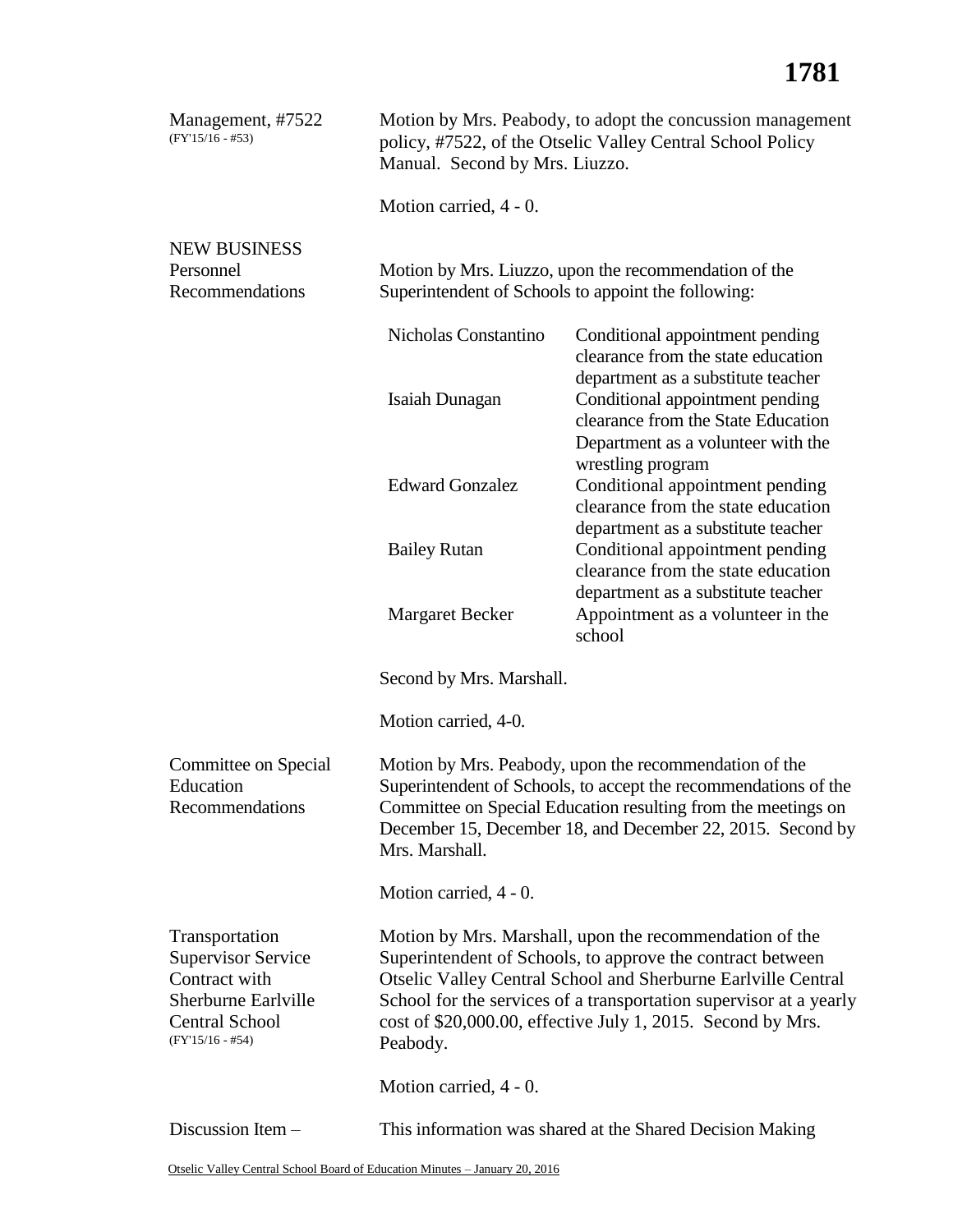## **1782**

| <b>Enrollment Study</b>                                                                                                               | Meeting.                                                                                                                                                                                                                                                                                         |  |
|---------------------------------------------------------------------------------------------------------------------------------------|--------------------------------------------------------------------------------------------------------------------------------------------------------------------------------------------------------------------------------------------------------------------------------------------------|--|
| Discussion Item -<br><b>Effective Operation of</b><br>the School District<br><b>Audit Committee</b><br>Workshop<br>$(FY'15/16 - #55)$ | Attendance at this workshop was discussed.                                                                                                                                                                                                                                                       |  |
| <b>OVTA</b> Memorandum<br>of Understanding -<br><b>APPR Revisions</b><br>$(FY'15/16 - #56)$                                           | Motion by Mrs. Peabody, upon the recommendation of the<br>Superintendent of Schools, to accept the memorandum of<br>understanding between the Otselic Valley Teachers' Association and<br>the Otselic Valley Central School regarding APPR Revisions.<br>Second by Mrs. Liuzzo.                  |  |
|                                                                                                                                       | Motion carried, 4 - 0.                                                                                                                                                                                                                                                                           |  |
| <b>OVTA</b> Memorandum<br>of Understanding -<br><b>Substitute Guidance</b><br>Counselor<br>$(FY'15/16 - #57)$                         | Motion by Mrs. Marshall, upon the recommendation of the<br>Superintendent of Schools, to accept the memorandum of<br>understanding between the Otselic Valley Teachers' Association and<br>the Otselic Valley Central School regarding substitute guidance<br>counselor. Second by Mrs. Peabody. |  |
|                                                                                                                                       | Motion carried, 4 - 0.                                                                                                                                                                                                                                                                           |  |
| Substitute Pay<br>Increase                                                                                                            | Motion by Mrs. Peabody, upon the recommendation of the<br>Superintendent of Schools, to increase the daily rate for substitute<br>teachers with a high school diploma to \$68.00 due to the increase in<br>minimum wage, effective December 31, 2015. Second by Mrs.<br>Liuzzo.                  |  |
|                                                                                                                                       | Motion carried, 4 - 0.                                                                                                                                                                                                                                                                           |  |
| PUBLIC COMMENT                                                                                                                        | None at this time.                                                                                                                                                                                                                                                                               |  |
| <b>ADJOURNMENT</b>                                                                                                                    | Motion by Mrs. Marshall, second by Mrs. Liuzzo, to adjourn the<br>meeting at 9:35 PM.                                                                                                                                                                                                            |  |
|                                                                                                                                       | Motion carried, $4-0$ .                                                                                                                                                                                                                                                                          |  |
|                                                                                                                                       | Submitted by,                                                                                                                                                                                                                                                                                    |  |

Gail Evans Burpee